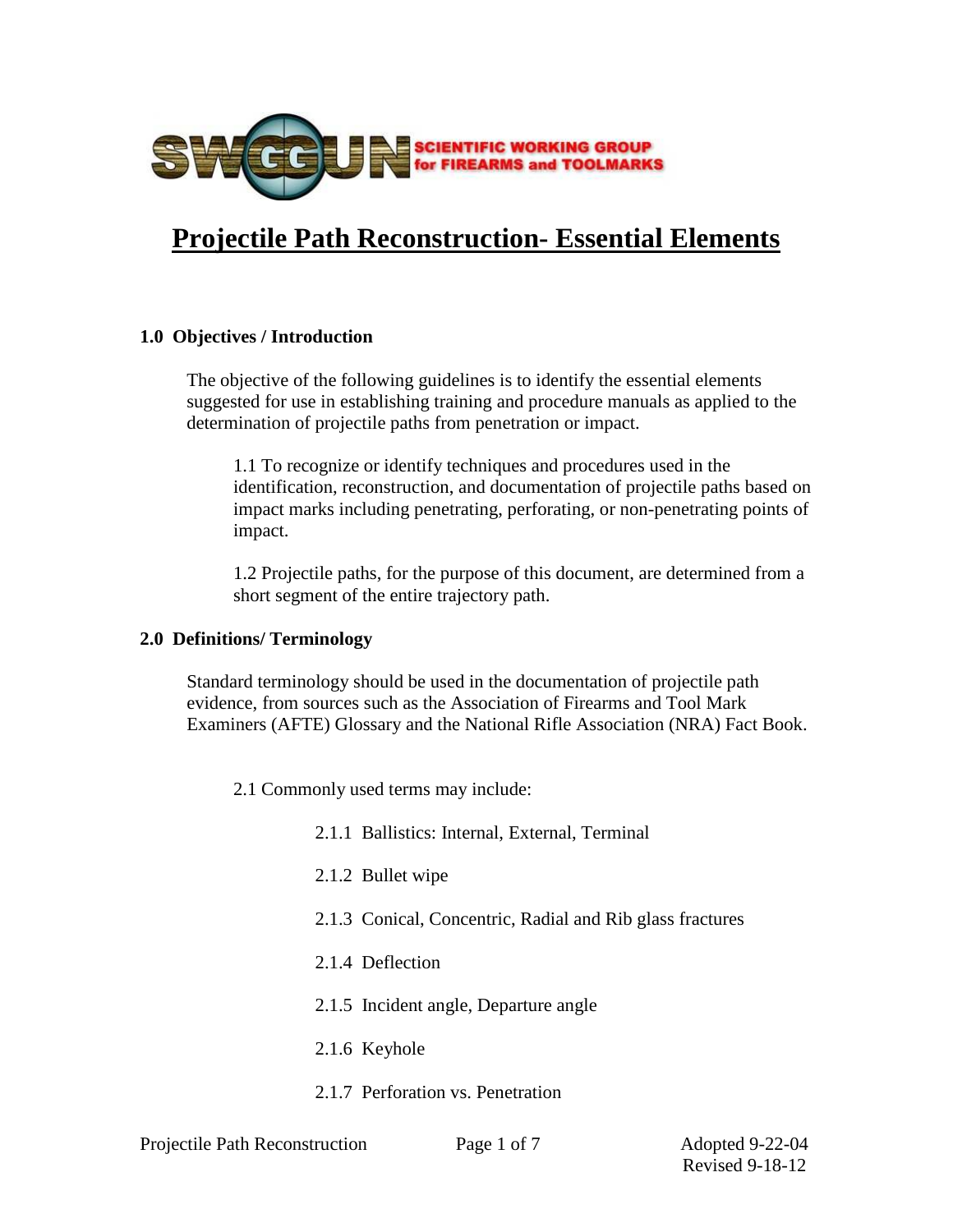#### 2.1.8 Ricochet, Ricochet angle

- 2.1.9 Trajectory
- 3.0 Equipment

Proper equipment should be used and checked for acceptable accuracy when appropriate.

# 3.1 Equipment and supplies may include:

| 3.1.1 String, cord or rope                 |  |  |
|--------------------------------------------|--|--|
| 3.1.2 Probes of various types and sizes    |  |  |
| 3.1.3 Laser devices                        |  |  |
| 3.1.4 Distance measuring devices           |  |  |
| 3.1.5 Angle measuring devices              |  |  |
| 3.1.6 Leveling devices                     |  |  |
| 3.1.7 Plumb bob and line                   |  |  |
| 3.1.8 Calculator with scientific functions |  |  |
| 3.1.9 Compass                              |  |  |
| 3.1.10 Measuring tapes and scales          |  |  |
| 3.1.11 Safety equipment                    |  |  |

# **4.0 Concepts**

4.1 Projectile paths can be important in determining the physical origins of gunshots, location of additional physical evidence and other general crime scene reconstruction.

4.2 Over relatively short distances, projectile trajectories can be represented by a straight line not withstanding deflection or ricochet. Therefore, readily available aids such as string, probes and lasers can be used to illustrate or document the projectile path.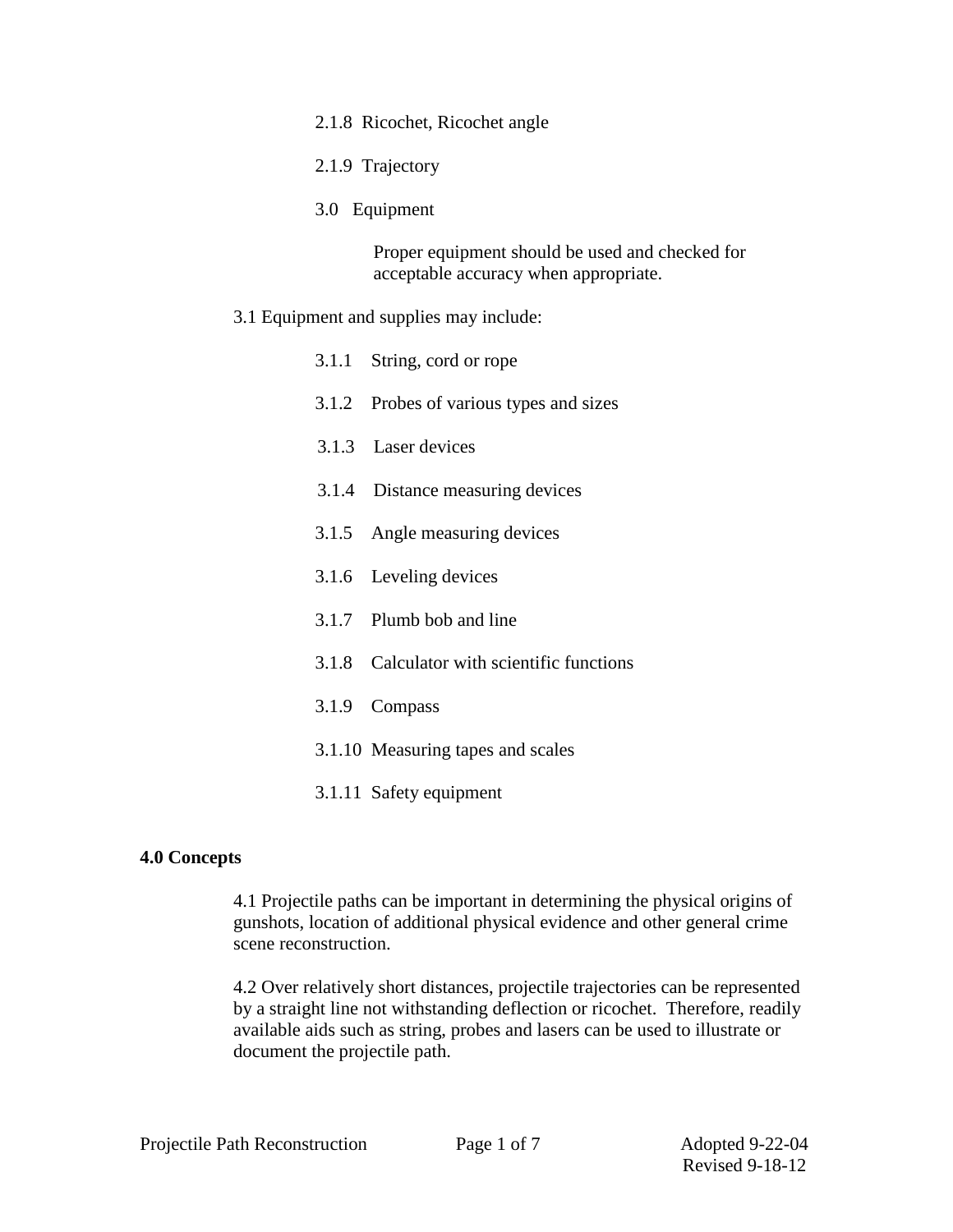4.3 Points along a path may be delineated by penetrating, perforating, or non-penetrating points of impact.

4.4 A projectile path consists of both the line and direction along which a projectile travels.

4.5 At least two points of reference are generally needed to establish a path; however, a single hole may sometimes be used to estimate a path based on the associated shape, relative dimension, depth and/or trace deposits.

4.6 Direction of travel can sometimes be determined from the shape and characteristics of an impact mark, as well as from bullet material deposition.

4.7 Caution should be used when attempting to determine the projectile diameter from the hole or impact.

4.8 The angle of incidence and the angle of departure can sometimes be estimated using the physical characteristics of the impact mark, and the nature of the impacted material and/or projectile.

# **5.0 Procedures / Methods**

5.1 Recognition of marks and holes

Care should be taken to preserve evidence associated with projectile impacts as well as to avoid damaging the projectile during collection.

5.1.1 Documentation of visible characteristics associated with marks and holes

5.1.2 Trace evidence associated with the marks, holes, or projectiles should be considered

5.1.3 Chemical tests can be used to recognize impact marks or holes as well as direction of fire, these tests may include:

5.1.3.1. Copper residue testing, e.g., dithiooxamide

5.1.3.2. Lead residue testing; e.g., sodium rhodizonate

5.1.4 Define coordinate system to establish a frame of reference

# 5.2 Path Determination

5.2.1. Probe method – suitable for relatively short distances

Projectile Path Reconstruction Page 1 of 7 Adopted 9-22-04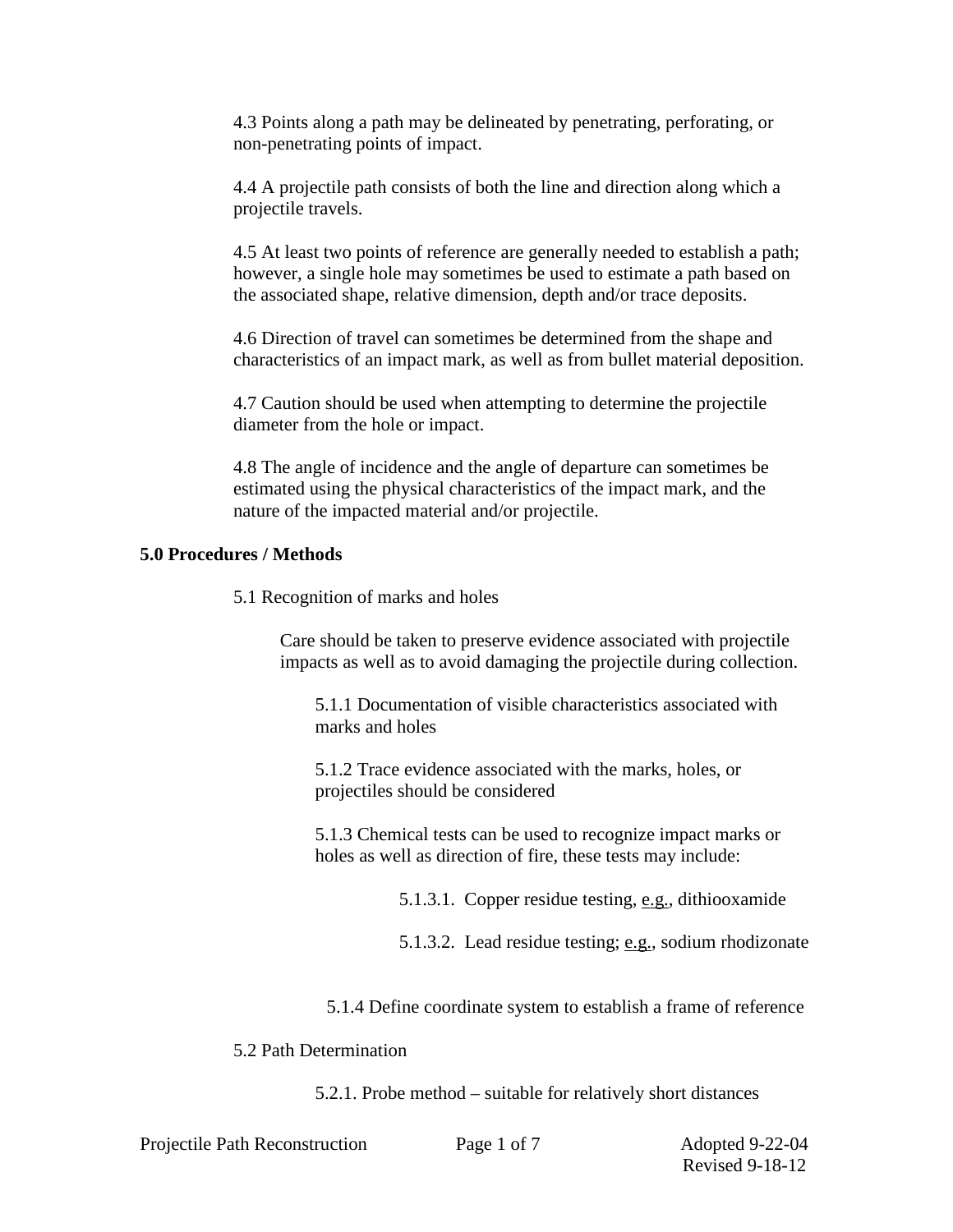5.2.2. String method – suitable for relatively short distances

5.2.3. Laser method – effective for distances or over terrain where string or probes are not practical

5.3 Angle Determination

Angle determination includes both vertical and horizontal angles.

5.3.1 Direct measurement can be performed using a variety of tools

5.3.2 Basic mathematical formulas can be used to calculate angles where linear dimensions have been properly documented

5.4 Documentation

A variety of ways are available to document the projectile path relative to fixed locations or relative to evidence items. These may include:

5.4.1 Sketching

5.4.2 Narrative description

5.4.3 Photographic

5.4.4 Audio or video recording

5.4.5 Measurements

5.4.6 Computer Assisted Programs

5.4.7 Computer assisted programs or software

5.5 Additional Factors for Consideration

5.5.1 Proper evidence collection techniques

5.5.2 Trace evidence

5.5.3 Environment e.g., terrain, physical barriers

# **6.0 Training / Qualification of Personnel**

6.1 Training may include the following: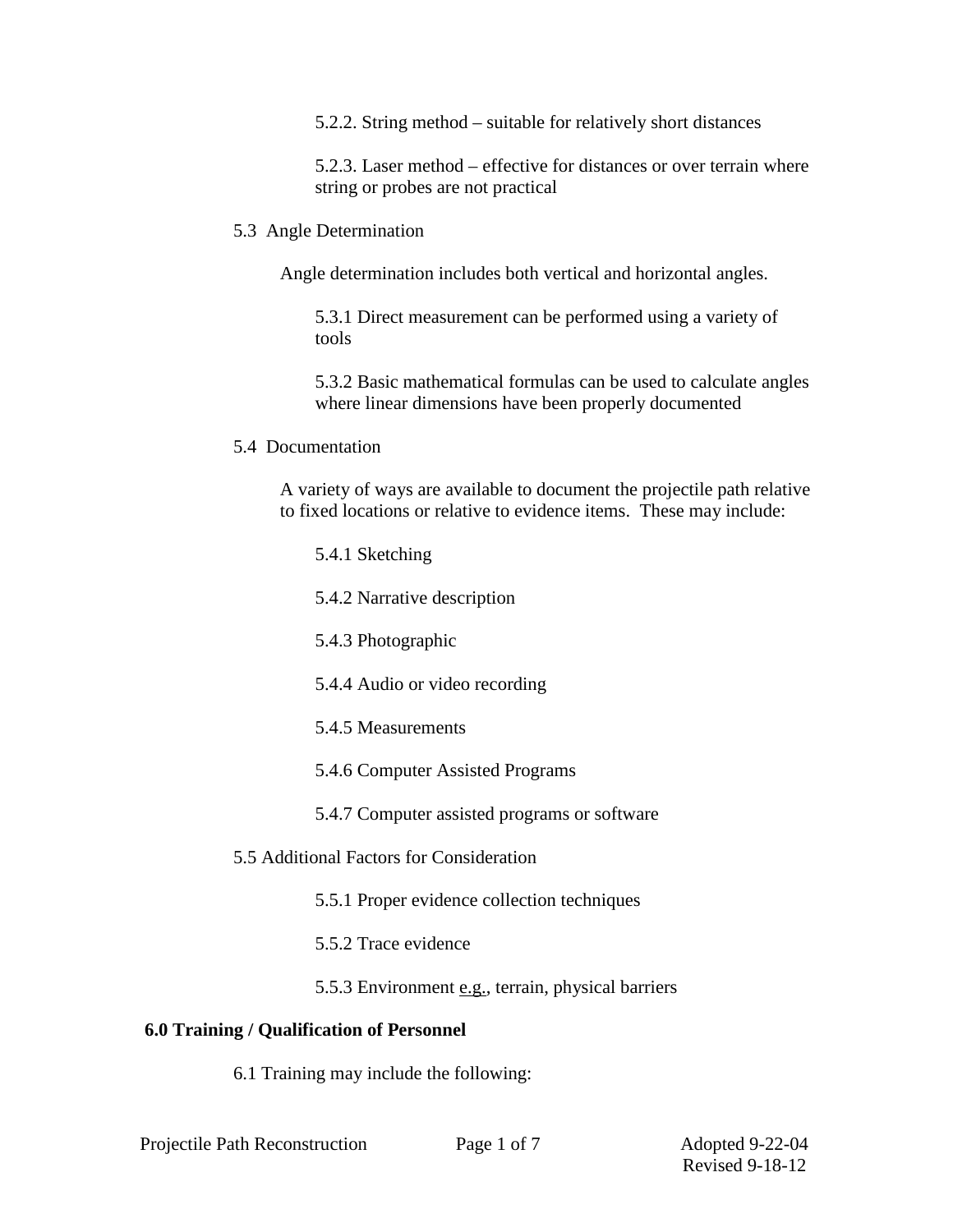6.1.1 Study of published materials and/or general procedure manuals

6.1.2 Recognition and collection of firearm and ammunition related evidence

6.1.3 Documentation techniques

6.1.4 Equipment use

6.1.5 Study under the guidance of experienced mentors/examiners

6.1.6 Evaluation of known projectile paths during controlled studies

6.1.7 Report writing and testimony preparation

6.1.8 Supervised or assisted crime scene investigation

6.1.9 Mock casework and testimony presentation

6.1.10 Formal Courses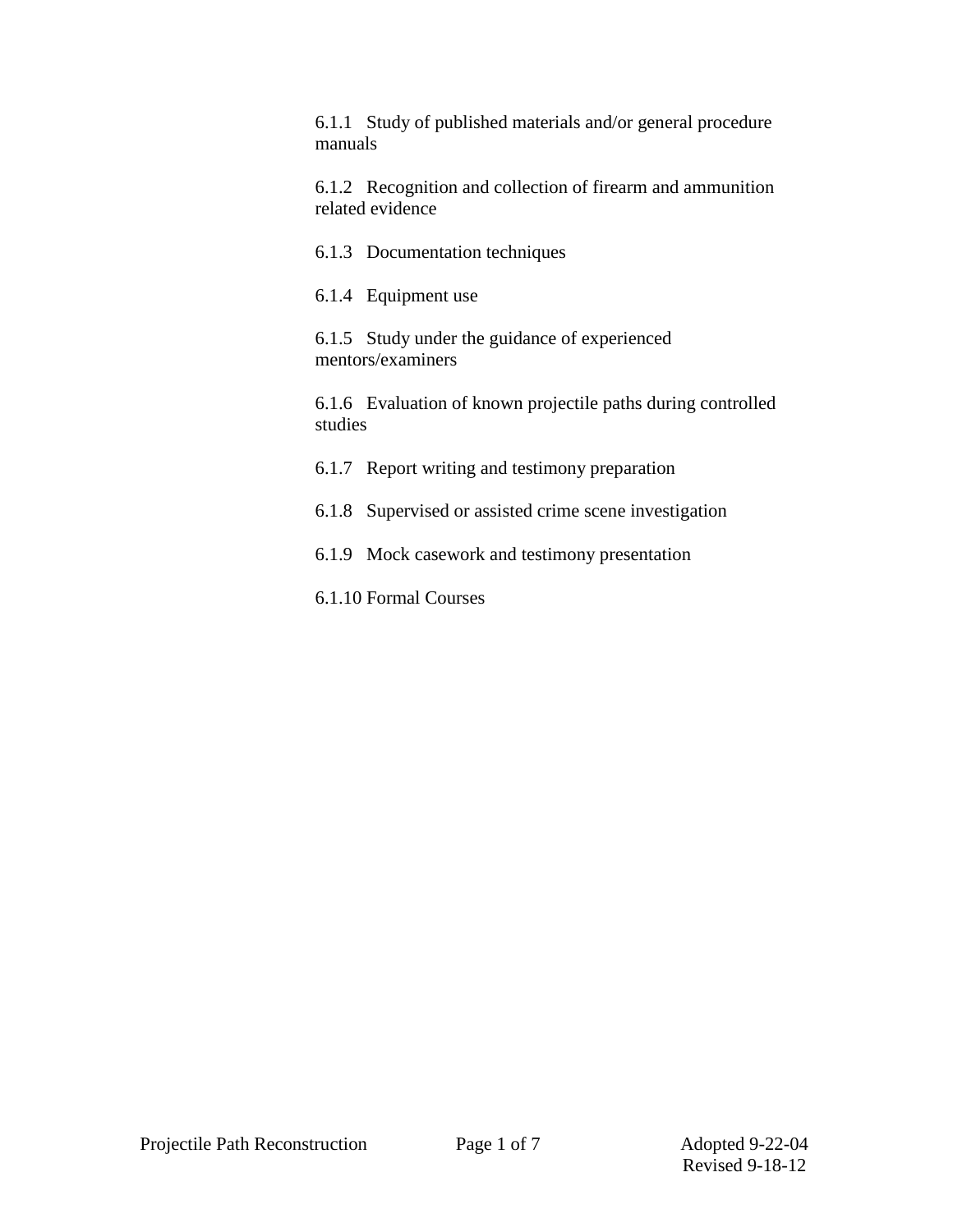# **Appendix 1 - References**

- 1. Courtney, M., and Hueske, E. E., "The Use of hand-Held laser Pointers in the Reconstruction of Events at a Crime Scene – A Technical Note," AFTE Journal, Vol. 26, No. 3, Jul. 1994, pp. 170-172.
- 2. French, M. L., and Thompson, E. J., "Scene Reconstruction Using a Ballistic Alignment Laser," AFTE Journal, Vol. 29, No. 3, Summer 1997, pp. 372-374.
- 3. Theiling, D., "Bullet Deflection Due to Angled Intervening Materials," AFTE Journal, Vol. 33, No. 4, Fall 2001, pp. 304-312.
- 4. Roberts, J., and Hamby, J., "Reconstruction of a Shooting to Prove/Disprove Trajectory," AFTE Journal, Vol. 17, No. 2, Apr. 1985, pp. 53-55.
- 5. Trahin, J. L., "Bullet Trajectory Analysis," AFTE Journal, Vol. 19, No. 2, Apr. 1987, pp. 124-150.
- 6. Lattig, K. N., "The Determination of the Point of Origin of Shots Fired Into a Moving Vehicle," AFTE Journal, Vol. 23, No. 1, Winter 1991, pp. 524-534.
- 7. Houde, J., and Cassidy, F. H., "Short-Range Bullet Trajectory Computer Program for MS-DOS Computers," AFTE Journal, Vol. 23, No. 3, Summer 1991, pp. 784- 791.
- 8. Warren, G., "Simple Measurement of Angles of Elevation," AFTE Journal, Vol. 23, No. 3, Summer 1991, p. 869.
- 9. Nicolosi, F. M., "Ballistic Alignment Laser," AFTE Journal, Vol. 24, No. 1, Jan. 1992, pp. 65-68.
- 10. Stone, R. S., "Calculation of Trajectory Angles Using a Line Level," AFTE Journal, Vol. 25, No. 1, Winter 1993, pp. 21-24.
- 11. Rathman, G. A., "Bullet Impact Damage and Trajectory Through Auto Glass," AFTE Journal, Vol. 25, No. 2, Spring 1993, pp. 79-86.
- 12. Hueske, E. E., "Calculation of Trajectory Angles Using an Inexpensive Angle Gauge," AFTE Journal, Vol. 25, No. 3, Summer 1993, pp. 231-233.
- 13. Haag, L. C., "Extended Ballistics Properties of Some Law Enforcement 9MM Parabellum Cartridges," AFTE Journal, Vol. 29, No. 3, Summer 1997, pp. 330- 345.
- 14. Bunch, S. G., "Some Proposals for Standardizing Trajectory Analysis and Reporting," AFTE Journal, Vol. 30, No. 3, Summer 1998, pp. 482-491.
- 15. Barr, D., "The Trig-Elliptical Method of Bullet Impact Angle Determination," Vol. 33, No. 2, Spring 2001, pp. 122-124.
- 16. Moran, B., "Case Report: The Reconstruction of a Double Homicide," AFTE Journal, Vol. 33, No. 2, Spring 2001, pp. 135-141.
- 17. Haag, L. C., "Reprint: Bullet Ricochet: An Imperial Study and a Device for Measuring Ricochet Angle," **AFTE Journal**, Vol. 21, No. 2, Spring 1989, pp. 182-188.
- 18. Di Maio, V. J. M., "Wound Ballistics," AFTE Journal, Vol. 4, No. 5, Dec 1972, p. 27.
- 19. Haag, L. C., "Reprint: The Use of Ballistics Calculations in the Solution of a Crime," AFTE Journal, Vol. 21, No. 2, Spring 1989, pp. 190-195.